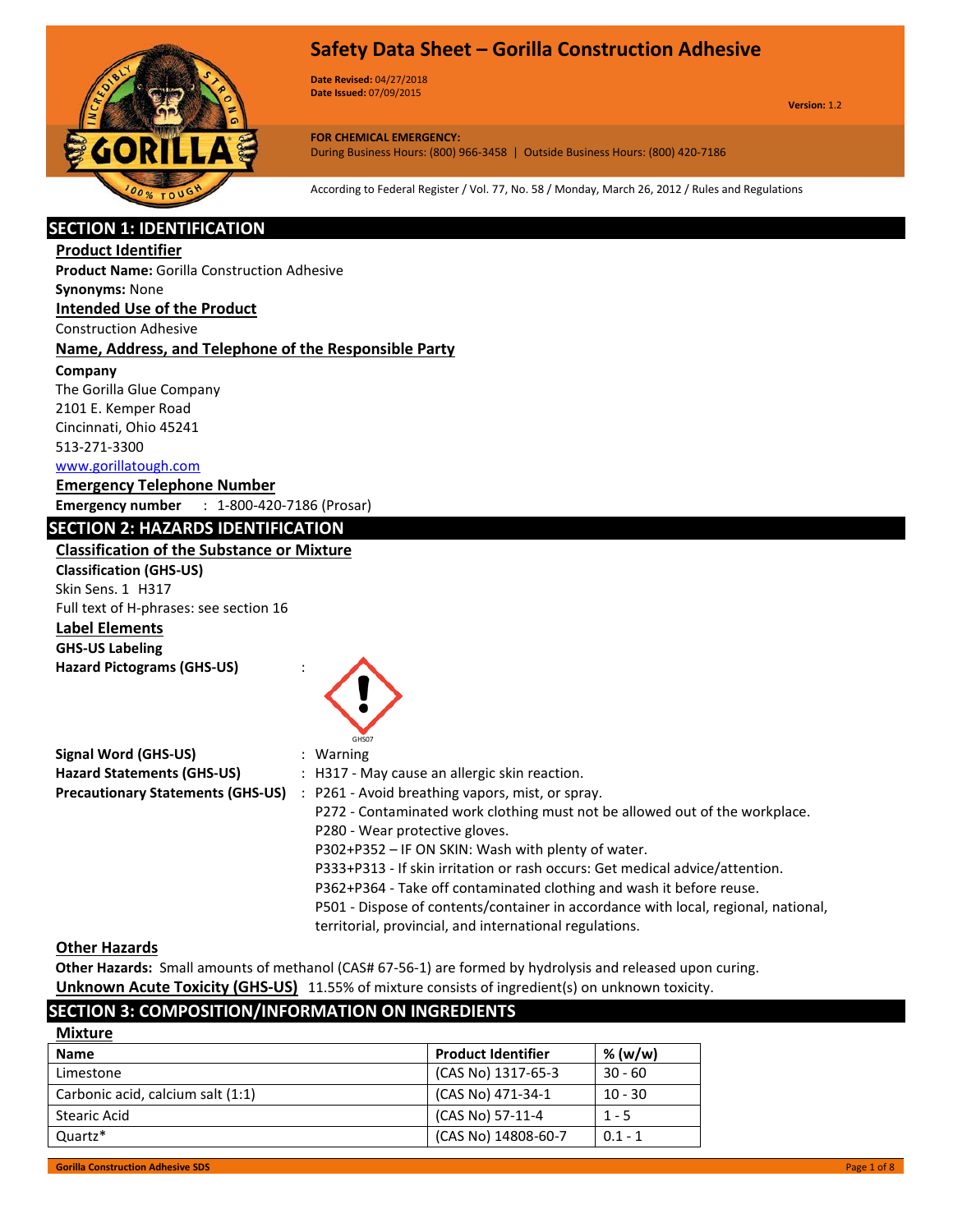

**Date Revised:** 04/27/2018 **Date Issued:** 07/09/2015

**Version:** 1.2

**FOR CHEMICAL EMERGENCY:**

During Business Hours: (800) 966-3458 | Outside Business Hours: (800) 420-7186

According to Federal Register / Vol. 77, No. 58 / Monday, March 26, 2012 / Rules and Regulations

### Tin, dibutylbis (2,4-pentanedionato-O,O')-, (OC-6-11)- (CAS No) 22673-19-4 0.1 - 1

\*Finely divided Quartz has caused cancer of the respiratory tract and lung disease in workers that inhaled it over an extended period of time. Studies suggest, however, that these hazards are not associated with other routes of exposure. The quartz in this formulation is in an adhesive matrix and is not expected to be "inhalable." Therefore, these hazards are not expected to be present.

### **SECTION 4: FIRST AID MEASURES**

#### **Description of First Aid Measures**

**General:** Never give anything by mouth to an unconscious person. If you feel unwell, seek medical advice (show the label if possible). **Inhalation:** If inhaled, remove to fresh air and keep at rest in a position comfortable for breathing. If you feel unwell, seek medical advice.

**Skin Contact:** Remove contaminated clothing. Gently wash with plenty of soap and water followed by rinsing with water for at least 15 minutes. Call a POISON CENTER or doctor/physician if you feel unwell. Wash contaminated clothing before reuse.

**Eye Contact:** Rinse cautiously with water for at least 15 minutes. Remove contact lenses, if present and easy to do. Continue rinsing. Obtain medical attention.

**Ingestion:** Rinse mouth. Do not induce vomiting. Immediately call a POISON CENTER or doctor/physician.

#### **Most Important Symptoms and Effects Both Acute and Delayed**

**General:** May cause allergic skin reactions.

**Inhalation:** None known.

**Skin Contact:** May cause skin irritation and/or allergic skin reactions.

**Eye Contact:** None known.

**Ingestion:** Ingestion is likely to be harmful or have adverse effects.

**Chronic Symptoms:** None known.

#### **Indication of Any Immediate Medical Attention and Special Treatment Needed**

If medical advice is needed, have product container or label at hand.

# **SECTION 5: FIRE-FIGHTING MEASURES**

#### **Extinguishing Media**

**Suitable Extinguishing Media:** Carbon dioxide, dry powder, water spray, and alcohol resistant foam.

**Unsuitable Extinguishing Media:** Do not use a heavy water stream. Use of heavy stream of water may spread fire.

#### **Special Hazards Arising From the Substance or Mixture**

**Fire Hazard:** Not flammable.

**Explosion Hazard:** Product is not explosive.

**Reactivity:** Hazardous reactions will not occur under normal conditions.

#### **Advice for Firefighters**

**Precautionary Measures Fire:** Exercise caution when fighting any chemical fire.

**Firefighting Instructions:** Do not allow run-off from fire fighting to enter drains or water courses.

**Protection During Firefighting:** Do not enter fire area without proper protective equipment, including respiratory protection.

#### Hazardous Combustion Products: Carbon oxides (CO, CO<sub>2</sub>).

#### **Reference to Other Sections**

Refer to section 9 for flammability properties

### **SECTION 6: ACCIDENTAL RELEASE MEASURES**

# **Personal Precautions, Protective Equipment and Emergency Procedures**

**General Measures:** Do not get in eyes, on skin, or on clothing.

### **For Non-Emergency Personnel**

**Protective Equipment:** Use appropriate personal protection equipment (PPE).

**Emergency Procedures:** Evacuate unnecessary personnel.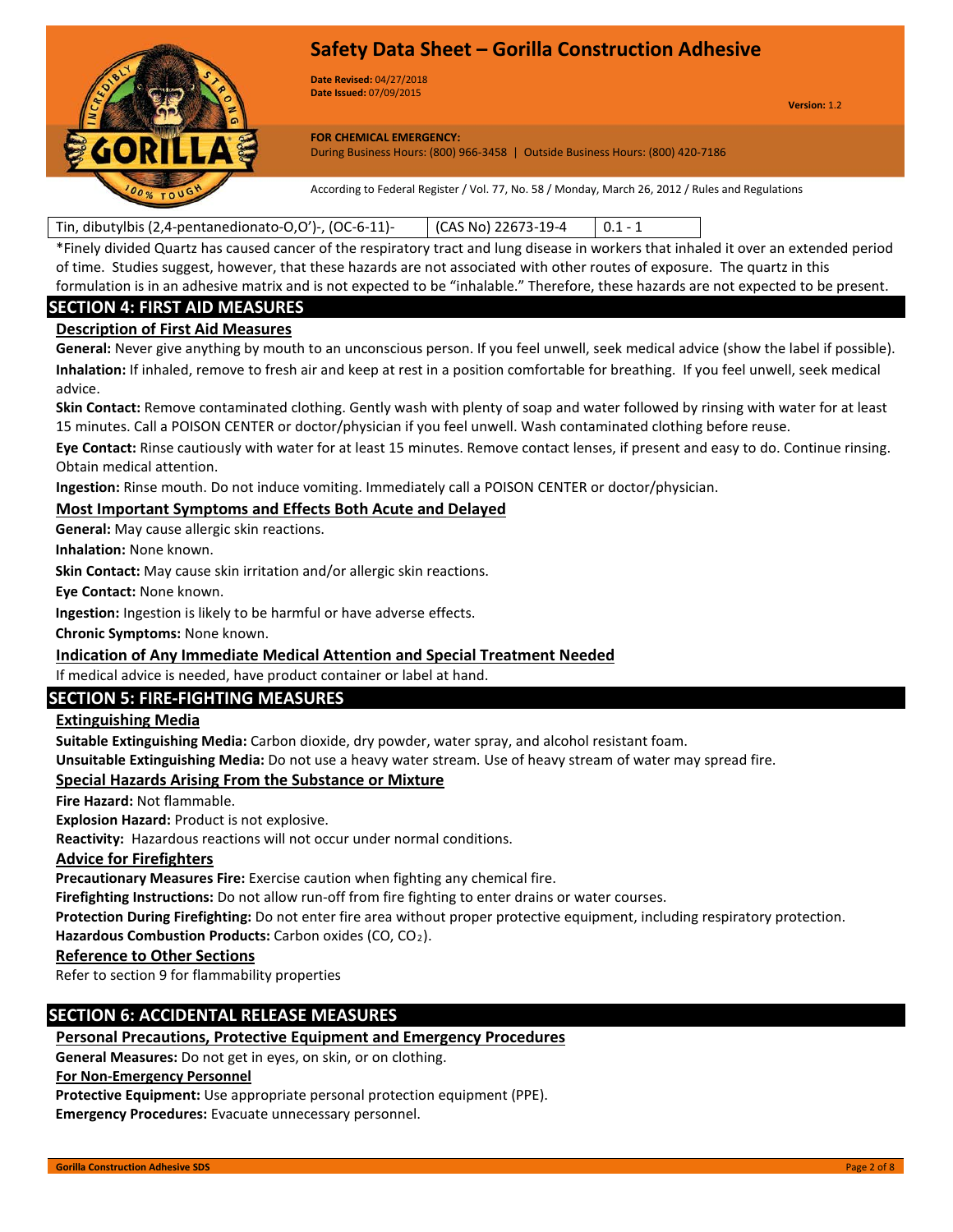

**Date Revised:** 04/27/2018 **Date Issued:** 07/09/2015

**Version:** 1.2

**FOR CHEMICAL EMERGENCY:** During Business Hours: (800) 966-3458 | Outside Business Hours: (800) 420-7186

According to Federal Register / Vol. 77, No. 58 / Monday, March 26, 2012 / Rules and Regulations

#### **For Emergency Personnel**

**Protective Equipment:** Equip cleanup crew with proper protection.

**Emergency Procedures:** Upon arrival at the scene, a first responder is expected to recognize the presence of dangerous goods, protect oneself and the public, secure the area, and call for the assistance of trained personnel as soon as conditions permit.

#### **Environmental Precautions**

Prevent entry to sewers and public waters.

#### **Methods and Material for Containment and Cleaning Up**

**For Containment:** Absorb and/or contain spill with inert material, then place in suitable container.

**Methods for Cleaning Up:** Dispose of waste safely and in accordance with local, state, federal, national, and international regulations.

#### **Reference to Other Sections**

See heading 8, Exposure Controls and Personal Protection. Concerning disposal elimination after cleaning, see item 13.

# **SECTION 7: HANDLING AND STORAGE**

#### **Precautions for Safe Handling**

**Hygiene Measures:** Handle in accordance with good industrial hygiene and safety procedures. Wash hands and other exposed areas with mild soap and water before eating, drinking, or smoking and again when leaving work.

#### **Conditions for Safe Storage, Including Any Incompatibilities**

**Storage Conditions:** Store in a dry, cool and well-ventilated place. Keep container closed when not in use. Keep out of reach of children and animals.

**Incompatible Materials:** None known.

### **Specific End Use(s)**

Construction Adhesive

### **SECTION 8: EXPOSURE CONTROLS/PERSONAL PROTECTION**

#### **Control Parameters**

For substances listed in section 3 that are not listed here, there are no established Exposure limits from the manufacturer, supplier, importer, or the appropriate advisory agency including: ACGIH (TLV), NIOSH (REL), OSHA (PEL), Canadian provincial governments, or the Mexican government.

| Limestone (1317-65-3)                                                                                |                               |                                                                     |
|------------------------------------------------------------------------------------------------------|-------------------------------|---------------------------------------------------------------------|
| <b>USA NIOSH</b>                                                                                     | NIOSH (TWA) $(mg/m3)$         | 5 mg/m <sup>3</sup> (respirable dust)                               |
|                                                                                                      |                               | 10 mg/m <sup>3</sup> (total dust)                                   |
| <b>USA OSHA</b>                                                                                      | OSHA PEL (mg/m <sup>3</sup> ) | 5 mg/m <sup>3</sup> (respirable fraction)                           |
|                                                                                                      |                               | 15 mg/m <sup>3</sup> (total dust)                                   |
| <b>Alberta</b>                                                                                       | OEL TWA (mg/m <sup>3</sup> )  | 10 mg/m <sup>3</sup>                                                |
| <b>British Columbia</b>                                                                              | OEL STEL (mg/m <sup>3</sup> ) | 20 mg/m <sup>3</sup> (total dust)                                   |
| OEL TWA (mg/m <sup>3</sup> )<br>3 mg/m <sup>3</sup> (respirable fraction)<br><b>British Columbia</b> |                               |                                                                     |
|                                                                                                      |                               | 10 mg/m <sup>3</sup> (total dust)                                   |
| <b>New Brunswick</b>                                                                                 | OEL TWA (mg/m <sup>3</sup> )  | 10 mg/m <sup>3</sup> (particulate matter containing no Asbestos and |
|                                                                                                      |                               | <1% Crystalline Silica)                                             |
| <b>Nunavut</b>                                                                                       | OEL TWA (mg/m <sup>3</sup> )  | 5 mg/m <sup>3</sup> (respirable mass)                               |
|                                                                                                      |                               | 10 mg/m <sup>3</sup> (total mass)                                   |
| <b>Northwest Territories</b>                                                                         | OEL TWA (mg/m <sup>3</sup> )  | 5 mg/m <sup>3</sup> (respirable mass)                               |
|                                                                                                      |                               | 10 mg/m <sup>3</sup> (total mass)                                   |
| Québec                                                                                               | VEMP ( $mg/m3$ )              | 10 mg/m <sup>3</sup> (Limestone, containing no Asbestos and <1%     |
|                                                                                                      |                               | Crystalline Silica-total dust)                                      |
| Saskatchewan                                                                                         | OEL STEL (mg/m <sup>3</sup> ) | $20 \text{ mg/m}^3$                                                 |
| Saskatchewan                                                                                         | OEL TWA (mg/m <sup>3</sup> )  | 10 mg/m $3$                                                         |
| Yukon                                                                                                | OEL TWA (mg/m <sup>3</sup> )  | 30 mppcf                                                            |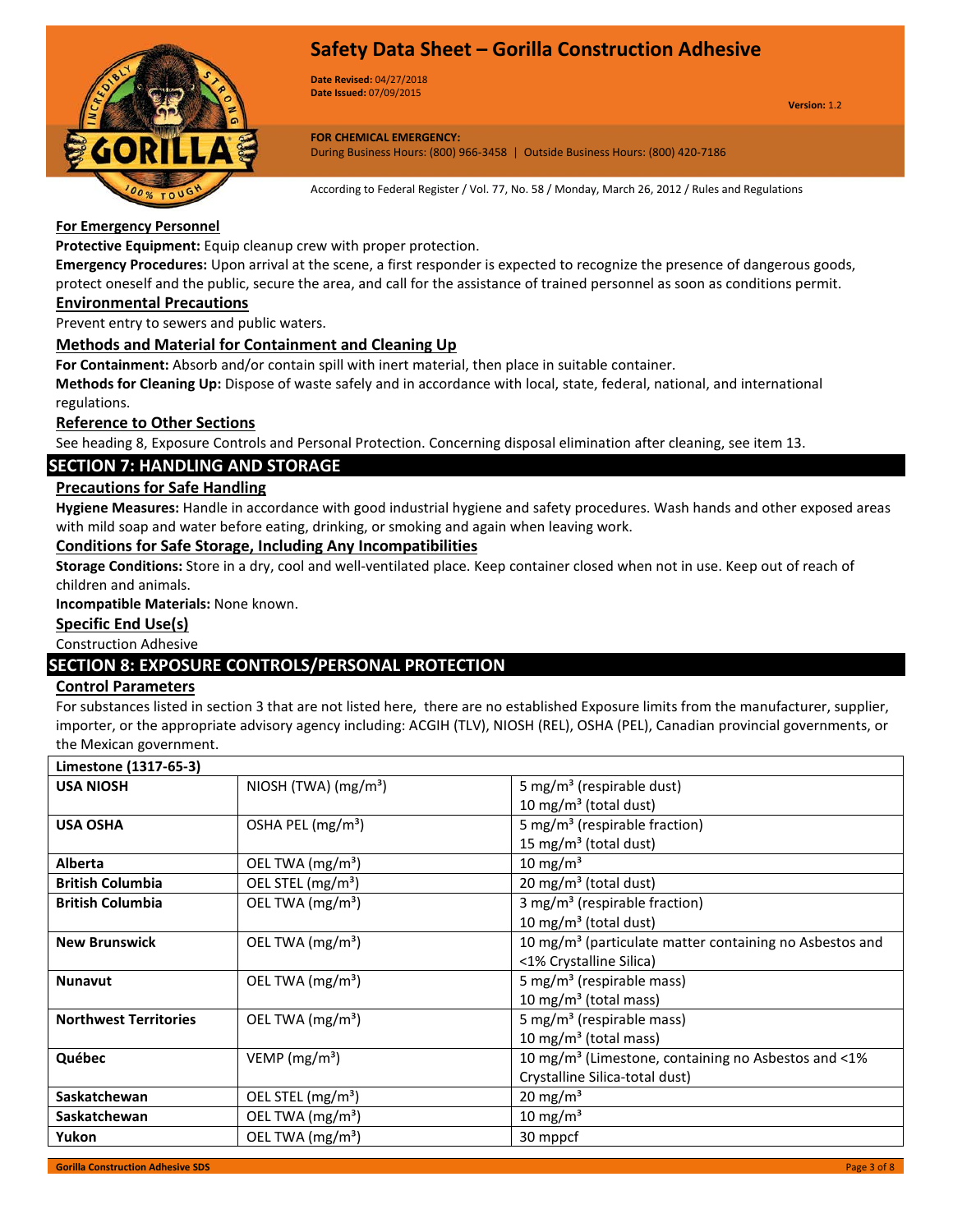

**Date Revised:** 04/27/2018 **Date Issued:** 07/09/2015

**Version:** 1.2

### **FOR CHEMICAL EMERGENCY:**

During Business Hours: (800) 966-3458 | Outside Business Hours: (800) 420-7186

According to Federal Register / Vol. 77, No. 58 / Monday, March 26, 2012 / Rules and Regulations

| Yukon                                       | OEL TWA (mg/m <sup>3</sup> )                                       | $10 \text{ mg/m}^3$                                                                       |
|---------------------------------------------|--------------------------------------------------------------------|-------------------------------------------------------------------------------------------|
| <b>Mexico</b>                               | OEL TWA (mg/m <sup>3</sup> )                                       | $10 \text{ mg/m}^3$                                                                       |
| <b>Mexico</b>                               | OEL STEL (mg/m <sup>3</sup> )                                      | $20 \text{ mg/m}^3$                                                                       |
| Carbonic acid, calcium salt (1:1) (471-34-1 |                                                                    |                                                                                           |
| <b>USA NIOSH</b>                            | NIOSH (TWA) (mg/m <sup>3</sup> )                                   | 5 mg/m <sup>3</sup> (respirable dust)                                                     |
| <b>USA NIOSH</b>                            | NIOSH (TWA) $(mg/m3)$                                              | 10 mg/m <sup>3</sup> (total dust)                                                         |
| Quartz (14808-60-7)                         |                                                                    |                                                                                           |
| <b>USA ACGIH</b>                            | ACGIH TWA (mg/m <sup>3</sup> )                                     | 0.025 mg/m <sup>3</sup> (respirable fraction)                                             |
| <b>USA ACGIH</b>                            | <b>ACGIH chemical category</b>                                     | A2 - Suspected Human Carcinogen                                                           |
| <b>USA OSHA</b>                             | OSHA PEL TWA (mppcf)                                               | 250 mppcf/% SiO <sub>2</sub> +5 (respirable fraction)                                     |
| <b>USA OSHA</b>                             | OSHA PEL TWA (mg/m <sup>3</sup> )                                  | 10 mg/m <sup>3</sup> /%SiO <sub>2</sub> +2 (respirable fraction)                          |
| <b>USA OSHA</b>                             | OSHA PEL TWA (mg/m <sup>3</sup> )                                  | 30 mg/m <sup>3</sup> /%SiO <sub>2</sub> +2 (total dust)                                   |
| <b>USA NIOSH</b>                            | NIOSH REL (TWA) (mg/m <sup>3</sup> )                               | 0.05 mg/m <sup>3</sup> (respirable dust)                                                  |
| <b>USA IDLH</b>                             | US IDLH $(mg/m3)$                                                  | 50 mg/m <sup>3</sup> (respirable dust)                                                    |
| Alberta                                     | OEL TWA (mg/m <sup>3</sup> )                                       | 0.025 mg/m <sup>3</sup> (respirable particulate)                                          |
| <b>British Columbia</b>                     | OEL TWA (mg/m <sup>3</sup> )                                       | $0.025$ mg/m <sup>3</sup> (respirable)                                                    |
| <b>Manitoba</b>                             | OEL TWA (mg/m <sup>3</sup> )                                       | 0.025 mg/m <sup>3</sup> (respirable fraction)                                             |
| <b>New Brunswick</b>                        | OEL TWA (mg/m <sup>3</sup> )                                       | 0.1 mg/m <sup>3</sup> (respirable fraction)                                               |
| <b>Newfoundland &amp; Labrador</b>          | OEL TWA (mg/m <sup>3</sup> )                                       | 0.025 mg/m <sup>3</sup> (respirable fraction)                                             |
| <b>Nova Scotia</b>                          | OEL TWA (mg/m <sup>3</sup> )                                       | 0.025 mg/m <sup>3</sup> (respirable fraction)                                             |
| Nunavut                                     | OEL TWA (mg/m <sup>3</sup> )                                       | $0.1 \text{ mg/m}^3$ (respirable mass)                                                    |
|                                             |                                                                    | 0.3 mg/m <sup>3</sup> (total mass)                                                        |
| <b>Northwest Territories</b>                | OEL TWA (mg/m <sup>3</sup> )                                       | $0.1 \text{ mg/m}^3$ (respirable mass)                                                    |
|                                             |                                                                    | $0.3 \text{ mg/m}^3$ (total mass)                                                         |
| <b>Ontario</b>                              | OEL Ceiling (mg/m <sup>3</sup> )                                   | 0.1 mg/m <sup>3</sup> (designated substances regulation-respirable)                       |
| <b>Prince Edward Island</b><br>Québec       | OEL TWA (mg/m <sup>3</sup> )                                       | 0.025 mg/m <sup>3</sup> (respirable fraction)                                             |
|                                             | VEMP (mg/m <sup>3</sup> )                                          | $0.1$ mg/m <sup>3</sup> (respirable dust)<br>0.05 mg/m <sup>3</sup> (respirable fraction) |
| Saskatchewan<br>Yukon                       | OEL TWA (mg/m <sup>3</sup> )<br>OEL TWA (mg/m <sup>3</sup> )       | 300 particle/mL                                                                           |
| <b>Mexico</b>                               | OEL TWA (mg/m <sup>3</sup> )                                       | $0.1 \text{ mg/m}^3$                                                                      |
|                                             | Tin, dibutylbis(2,4-pentanedionat0-O,O')-, (OC-6-11)- (22673-19-4) |                                                                                           |
| <b>USA ACGIH</b>                            | ACGIH STEL (mg/m <sup>3</sup> )                                    | $0.2 \text{ mg/m}^3$ Sn                                                                   |
| <b>USA ACGIH</b>                            | ACGIH TWA (mg/m <sup>3</sup> )                                     | $0.1 \text{ mg/m}^3$ Sn                                                                   |
| <b>USA NIOSH</b>                            | NIOSH (TWA) (mg/m <sup>3</sup> )                                   | 0.1 mg/m <sup>3</sup> except Cyhexatin Sn                                                 |
| <b>USA IDLH</b>                             | US IDLH (mg/m <sup>3</sup> )                                       | 25 mg/m <sup>3</sup> Sn                                                                   |
| <b>USA OSHA</b>                             | OSHA PEL (mg/m <sup>3</sup> )                                      | $0.1 \text{ mg/m}^3$ Sn                                                                   |
| <b>Mexico</b>                               | OEL TWA (mg/m <sup>3</sup> )                                       | $0.1 \text{ mg/m}^3$                                                                      |
| <b>Mexico</b>                               | OEL STEL (mg/m <sup>3</sup> )                                      | $0.2 \text{ mg/m}^3$                                                                      |
| Methanol* (67-56-1)                         |                                                                    |                                                                                           |
| <b>USA ACGIH</b>                            | ACGIH STEL (ppm)                                                   | 250 ppm                                                                                   |
| <b>USA ACGIH</b>                            | ACGIH TWA (ppm)                                                    | 200 ppm                                                                                   |
| <b>USA NIOSH</b>                            | NIOSH (TWA) (ppm)                                                  | 200 ppm                                                                                   |
| <b>USA NIOSH</b>                            | $NIOSH$ (TWA) (mg/m <sup>3</sup> )                                 | 260 mg/m <sup>3</sup>                                                                     |
| <b>USA NIOSH</b>                            | NIOSH (STEL) (ppm)                                                 | 250 ppm                                                                                   |
| <b>USA NIOSH</b>                            | NIOSH (STEL) (mg/m <sup>3</sup> )                                  | 325 mg/m $3$                                                                              |
| <b>USA IDLH</b>                             | US IDLH (ppm)                                                      | 6000 ppm                                                                                  |
| <b>USA OSHA</b>                             | OSHA PEL (ppm)                                                     | 200 ppm                                                                                   |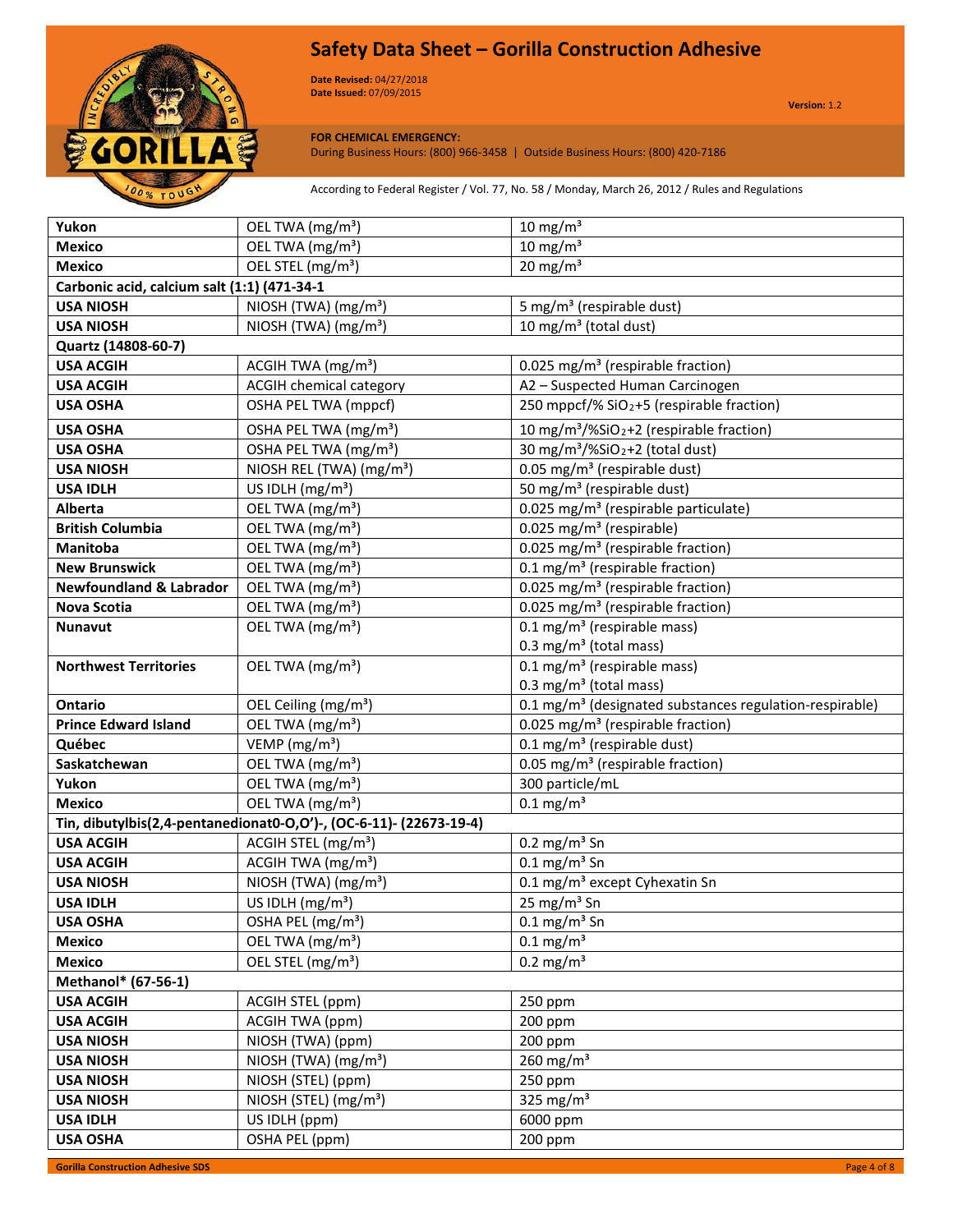

**Date Revised:** 04/27/2018 **Date Issued:** 07/09/2015

**Version:** 1.2

**FOR CHEMICAL EMERGENCY:**

During Business Hours: (800) 966-3458 | Outside Business Hours: (800) 420-7186

According to Federal Register / Vol. 77, No. 58 / Monday, March 26, 2012 / Rules and Regulations

| <b>USA OSHA</b> | OSHA PEL $(mg/m3)$            | $260 \,\mathrm{mg/m^3}$ |
|-----------------|-------------------------------|-------------------------|
| <b>Mexico</b>   | OEL TWA (ppm)                 | $200$ ppm               |
| <b>Mexico</b>   | OEL TWA $(mg/m3)$             | $260 \,\mathrm{mg/m^3}$ |
| <b>Mexico</b>   | OEL STEL (ppm)                | $250$ ppm               |
| <b>Mexico</b>   | OEL STEL (mg/m <sup>3</sup> ) | $310 \text{ mg/m}^3$    |

\*Small amounts of Methanol are formed by hydrolysis and released upon curing.

# **Exposure Controls**

**Appropriate Engineering Controls:** Emergency eye wash fountains and safety showers should be available in the immediate vicinity of any potential exposure. Provide sufficient ventilation to keep vapors below permissible exposure limit. Ensure all national/local regulations are observed.

**Personal Protective Equipment:** Protective clothing. Safety glasses. Gloves.



**Materials for Protective Clothing:** Chemically resistant materials and fabrics.

**Hand Protection:** Wear chemically resistant protective gloves.

**Eye Protection:** Chemical goggles or safety glasses.

**Skin and Body Protection:** Wear suitable protective clothing.

**Respiratory Protection:** Use a NIOSH-approved respirator or self-contained breathing apparatus whenever exposure may exceed established Occupational Exposure Limits.

**Other Information:** When using, do not eat, drink or smoke.

# **SECTION 9: PHYSICAL AND CHEMICAL PROPERTIES**

**Information on Basic Physical and Chemical Properties**

| <b>Physical State</b>            |                      | Paste                     |
|----------------------------------|----------------------|---------------------------|
| Appearance                       |                      | White                     |
| Odor                             |                      | Musty                     |
| <b>Odor Threshold</b>            | $\ddot{\phantom{0}}$ | Not available             |
| рH                               |                      | Not applicable            |
| <b>Evaporation Rate</b>          |                      | Not available             |
| <b>Melting Point</b>             |                      | Not available             |
| <b>Freezing Point</b>            |                      | Not available             |
| <b>Boiling Point</b>             |                      | Not available             |
| <b>Flash Point</b>               |                      | $>$ 93.3 °C ( $>$ 200 °F) |
| <b>Auto-ignition Temperature</b> |                      | Not available             |
| <b>Decomposition Temperature</b> |                      | Not available             |
| Flammability (solid, gas)        | $\ddot{\phantom{0}}$ | Not available             |
| <b>Lower Flammable Limit</b>     |                      | Not available             |
| <b>Upper Flammable Limit</b>     |                      | Not available             |
| <b>Vapor Pressure</b>            |                      | Not available             |
| Relative Vapor Density at 20 °C  |                      | Not available             |
| <b>Relative Density</b>          |                      | Not available             |
| <b>Specific gravity</b>          |                      | Not available             |
| <b>Density</b>                   | $\ddot{\cdot}$       | 1.7 $g/cm^{3}$            |
| Solubility                       |                      | Insoluble in water.       |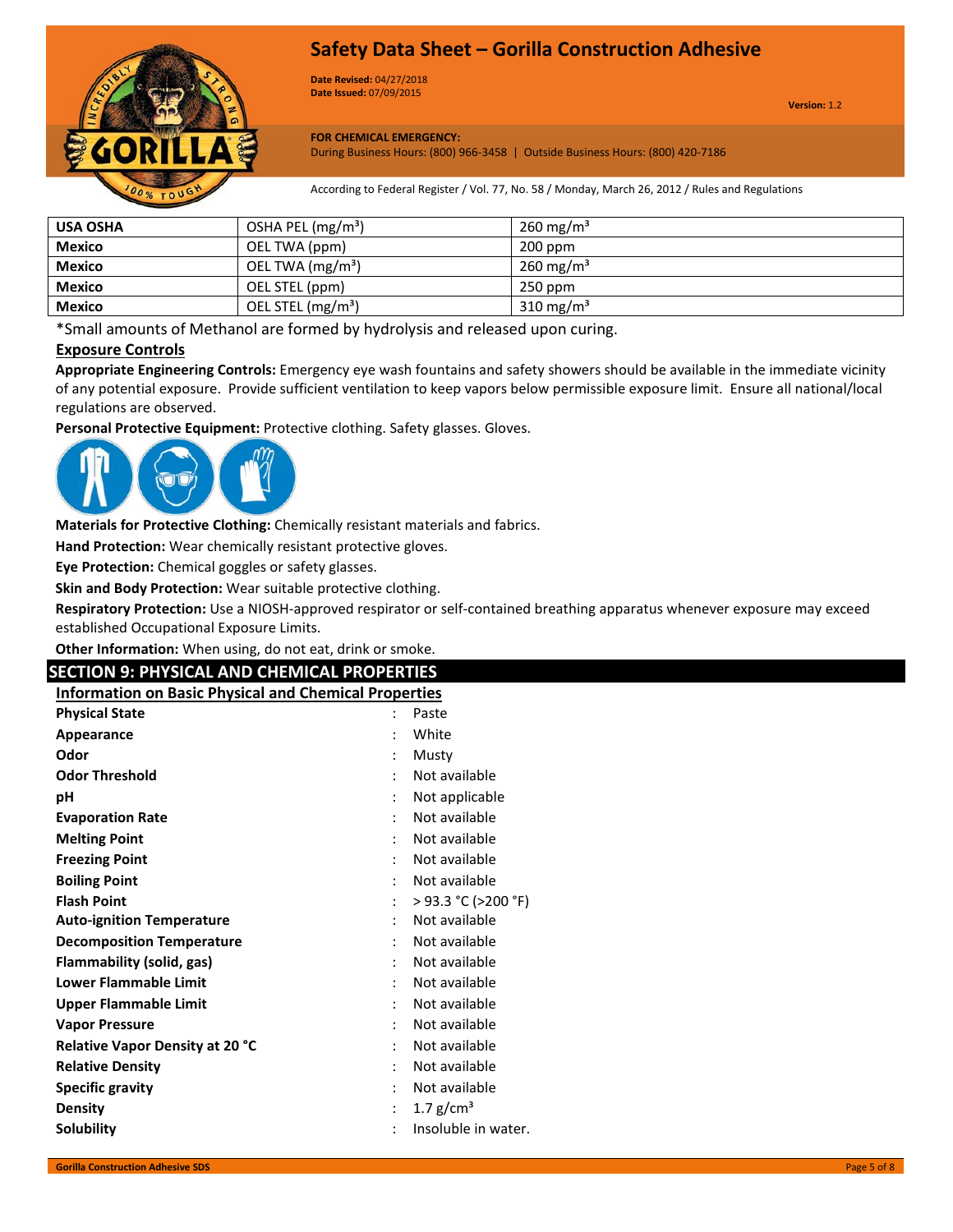

**Date Revised:** 04/27/2018 **Date Issued:** 07/09/2015

**Version:** 1.2

#### **FOR CHEMICAL EMERGENCY:** During Business Hours: (800) 966-3458 | Outside Business Hours: (800) 420-7186

According to Federal Register / Vol. 77, No. 58 / Monday, March 26, 2012 / Rules and Regulations

| <b>Partition Coefficient: N-Octanol/Water</b>                                                                                                      | Not available                                                             |  |  |
|----------------------------------------------------------------------------------------------------------------------------------------------------|---------------------------------------------------------------------------|--|--|
| <b>Viscosity</b>                                                                                                                                   | Not available                                                             |  |  |
| <b>VOC (%)</b>                                                                                                                                     | 2                                                                         |  |  |
| Solid Content (%)                                                                                                                                  | 95                                                                        |  |  |
| <b>Explosion Data - Sensitivity to Mechanical Impact</b><br>$\cdot$ :                                                                              | Not expected to present an explosion hazard due to mechanical impact.     |  |  |
| <b>Explosion Data - Sensitivity to Static Discharge</b><br>$\ddot{\phantom{a}}$                                                                    | Not expected to present an explosion hazard due to static discharge.      |  |  |
| <b>SECTION 10: STABILITY AND REACTIVITY</b>                                                                                                        |                                                                           |  |  |
| Reactivity: None known.                                                                                                                            |                                                                           |  |  |
| <b>Chemical Stability:</b>                                                                                                                         | Stable under recommended handling and storage conditions (see section 7). |  |  |
| <b>Possibility of Hazardous Reactions:</b>                                                                                                         | Hazardous polymerization will not occur.                                  |  |  |
| Conditions to Avoid: Direct sunlight. Extremely high or low temperatures.                                                                          |                                                                           |  |  |
| Incompatible Materials: None known.                                                                                                                |                                                                           |  |  |
| Hazardous Decomposition Products: Carbon oxides (CO, CO <sub>2</sub> ).                                                                            |                                                                           |  |  |
| <b>SECTION 11: TOXICOLOGICAL INFORMATION</b>                                                                                                       |                                                                           |  |  |
| <b>Information on Toxicological Effects - Product</b>                                                                                              |                                                                           |  |  |
| <b>Acute Toxicity: Not available</b>                                                                                                               |                                                                           |  |  |
| LD50 and LC50 Data: Not available                                                                                                                  |                                                                           |  |  |
| Skin Corrosion/Irritation: Not available                                                                                                           |                                                                           |  |  |
| pH: Not applicable                                                                                                                                 |                                                                           |  |  |
| Serious Eye Damage/Irritation: Not available                                                                                                       |                                                                           |  |  |
| pH: Not applicable                                                                                                                                 |                                                                           |  |  |
| Respiratory or Skin Sensitization: Not available                                                                                                   |                                                                           |  |  |
| Germ Cell Mutagenicity: Not available                                                                                                              |                                                                           |  |  |
| Teratogenicity: Not available                                                                                                                      |                                                                           |  |  |
| Carcinogenicity: Not available                                                                                                                     |                                                                           |  |  |
| Specific Target Organ Toxicity (Repeated Exposure): Not available                                                                                  |                                                                           |  |  |
| Reproductive Toxicity: Not available                                                                                                               |                                                                           |  |  |
| Specific Target Organ Toxicity (Single Exposure): Not available                                                                                    |                                                                           |  |  |
| <b>Aspiration Hazard: Not available</b>                                                                                                            |                                                                           |  |  |
| Symptoms/Injuries After Inhalation: Not available<br>Symptoms/Injuries After Skin Contact: May cause skin irritation or an allergic skin reaction. |                                                                           |  |  |
| Symptoms/Injuries After Eye Contact: Not available                                                                                                 |                                                                           |  |  |
| Symptoms/Injuries After Ingestion: Ingestion is likely to be harmful or have adverse effects.                                                      |                                                                           |  |  |
| <b>Chronic Symptoms: Not available</b>                                                                                                             |                                                                           |  |  |
| <b>Information on Toxicological Effects - Ingredient(s)</b>                                                                                        |                                                                           |  |  |
| LD50 and LC50 Data:                                                                                                                                |                                                                           |  |  |
| Limestone (1317-65-3)                                                                                                                              |                                                                           |  |  |
| Oral LD50 Rat                                                                                                                                      | >5000 mg/kg                                                               |  |  |
| Carbonic acid, Calcium salt (1:1) (471-34-1)                                                                                                       |                                                                           |  |  |
| LD50 Oral Rat                                                                                                                                      | 6450 mg/kg                                                                |  |  |
| <b>LD50 Dermal</b>                                                                                                                                 | > 2000 mg/kg                                                              |  |  |
| <b>LC50 Inhalation Rat</b>                                                                                                                         | > 3 mg/ml (Exposure time: 4 h)                                            |  |  |
| Stearic acid (57-11-4)                                                                                                                             |                                                                           |  |  |
| LD50 Oral Rat                                                                                                                                      | > 5000 mg/kg                                                              |  |  |
| <b>LD50 Dermal Rabbit</b>                                                                                                                          | $>$ 5 g/kg                                                                |  |  |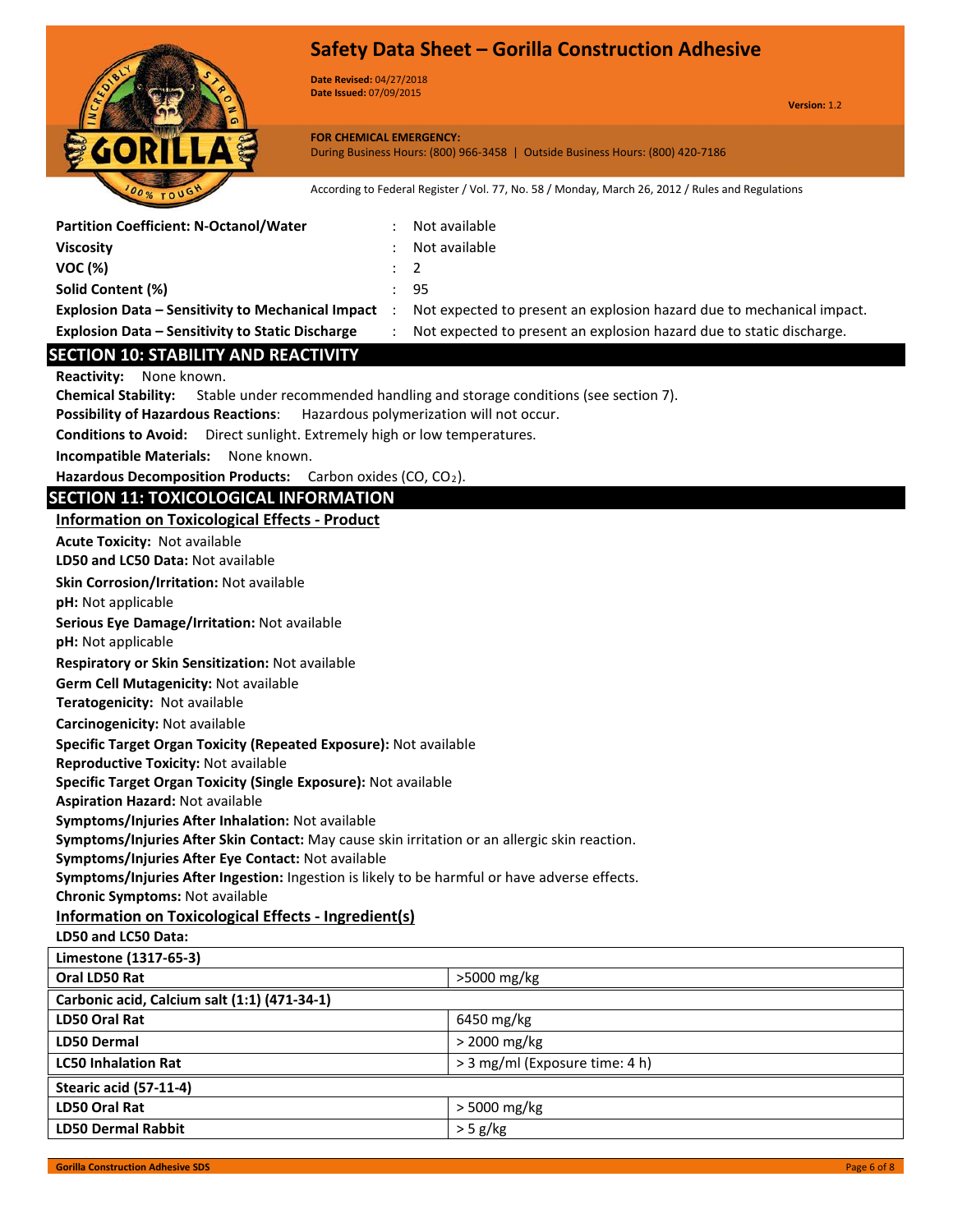



**Date Revised:** 04/27/2018 **Date Issued:** 07/09/2015

**Version:** 1.2

**FOR CHEMICAL EMERGENCY:**

During Business Hours: (800) 966-3458 | Outside Business Hours: (800) 420-7186

According to Federal Register / Vol. 77, No. 58 / Monday, March 26, 2012 / Rules and Regulations

**Quartz (14808-60-7) Oral LD50 Rat**  $|$  >5000 mg/kg

# **SECTION 12: ECOLOGICAL INFORMATION**

**Toxicity** Not available

**Persistence and Degradability** Not available

**Bioaccumulative Potential** Not available

**Mobility in Soil** Not available

#### **Other Adverse Effects**

**Other Information:** Avoid release to the environment.

#### **SECTION 13: DISPOSAL CONSIDERATIONS**

**Sewage Disposal Recommendations:** Do not dispose of waste into sewer.

**Waste Disposal Recommendations:** Dispose of waste material in accordance with all local, regional, national, provincial, territorial and international regulations.

#### **SECTION 14: TRANSPORT INFORMATION**

| In Accordance with DOT  | Not regulated for transport |
|-------------------------|-----------------------------|
| In Accordance with IMDG | Not regulated for transport |
| In Accordance with IATA | Not regulated for transport |
| In Accordance with TDG  | Not regulated for transport |

### **SECTION 15: REGULATORY INFORMATION**

**US Federal Regulations**

**Gorilla Construction Adhesive**

**TSCA – Toxic Substance Control Act** The ingredients in this product are listed within this act.

#### **US State Regulations**

| <b>Gorilla Construction Adhesive</b>                                                                              |
|-------------------------------------------------------------------------------------------------------------------|
| California Prop 65: This product contains one or more substances listed on Proposition 65 at or above 0.01 wt. %. |
| 1.2-Benzenedicarboxylic acid, di-C9-11-branched alkyl esters, C10-rich (68515-49-1)                               |
| Quartz (14808-60-7)                                                                                               |
| Methanol (67-56-1)                                                                                                |

#### **Canadian Regulations**

| Gorilla Construction Adhesive |
|-------------------------------|
|                               |

WHMIS Classification | Class D Division 2 Subdivision B - Toxic material causing other toxic effects



The ingredients in this product are listed on or are exempt from the Canadian Domestic Substances List. This product has been classified in accordance with the hazard criteria of the Controlled Products Regulations (CPR) and the SDS contains all of the information required by CPR.